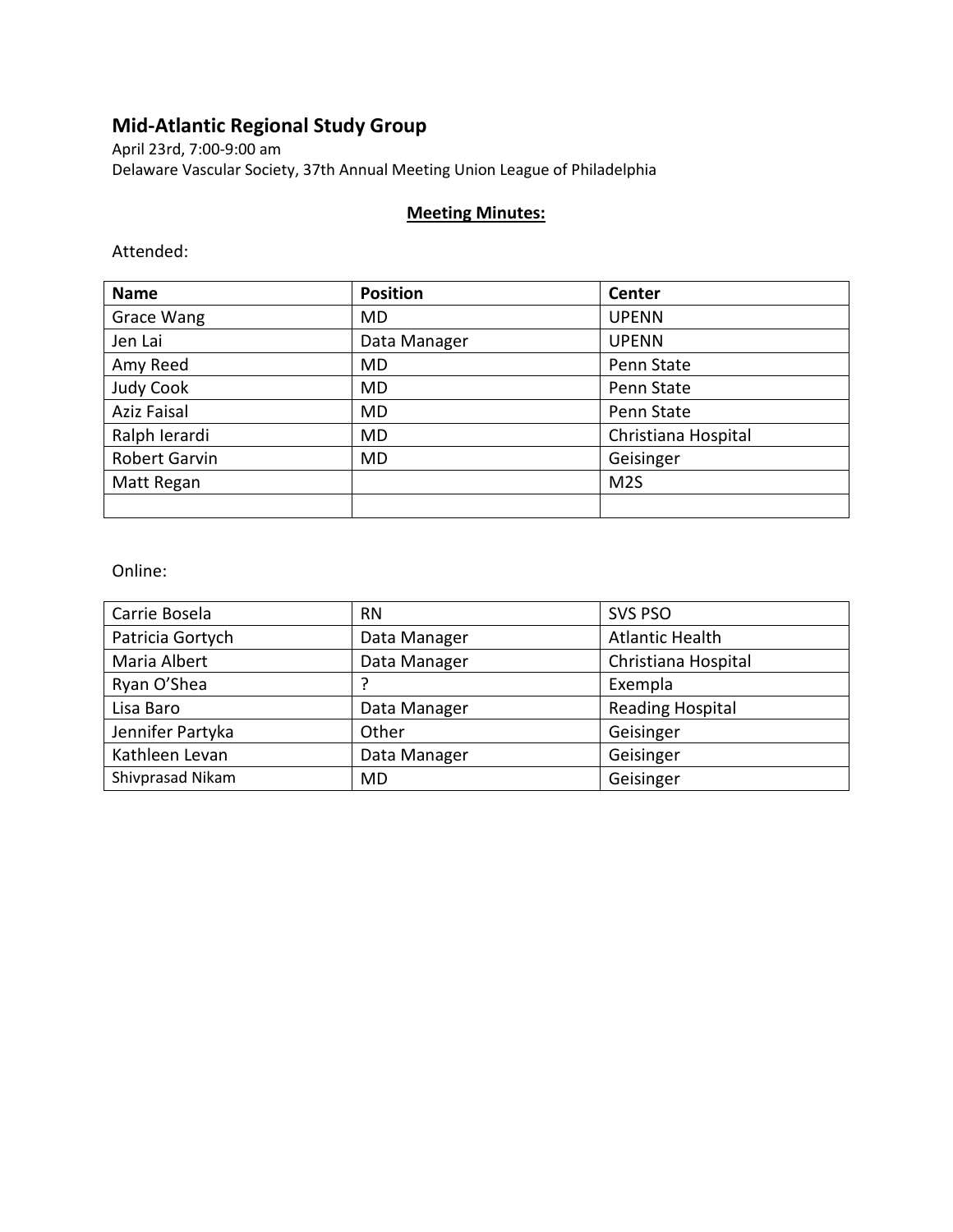## **Welcome and Introduction:** Dr. Amy Reed

### **National VQI Update (see slides):** Dr. Grace Wang

Discussed how there are currently 323 center now enrolled in VQI in 46 different states. Over 200,000 procedures entered as of the first of March.

Announced new PSO staff:

- Dan Neal, M.S. as SVS PSO Analytic Director
- Megan Mathy, PSO Admin support

Demonstrated new reporting feature in the analytics engine: The M2S PATHWAYS Analytic Engine can now display variation across centers **in the entire VQI or in a Regional Quality Group** for the variables in each procedure type, including risk-adjusted outcomes where appropriate.

Still looking for TEVAR Type B dissection participants for the 1 year study, pays \$400 per patient with no additional data entry.

Announced recent requests for participant in the Aorfix™ Prospective, Non-Randomized, Multi-Center Evaluation of the Long-Term Safety and Effectiveness of the Lombard Medical Aorfix™ AAA Flexible Stent Graft System. 5 year commitment reimbursed @ \$4000 per patient.

Discussion about receiving CME or Self-Assessment MOC credits for regional meeting attendance. Group agreed CME a good place to start. Did not feel the regional meetings would meet Self-Assessment credit approval, as the meetings focus more on Quality Improvement, hard to create "test" that is required for Self-Assessment credits.

## **Regional Data Review(see slides):** Dr. Grace Wang

LTFU discussion: Overwhelming concern about lack of cooperation from Private Practice Doctors and the difficulties in obtaining LTFU data from them. Geisinger is going to send their hospital data manager to the private practice site at specified time intervals and abstract the data herself from paper charts. Carrie mentioned other hospitals have tied it to credentialing to encourage cooperation. Dr. Reed mentioned there may data abstractors already employed by the hospital for other databases such as STS or cardiology databases who would also help.

LTFU group consensus:

• 50% is the right benchmark and increase 5-10% per year to demonstrate improvement before any penalties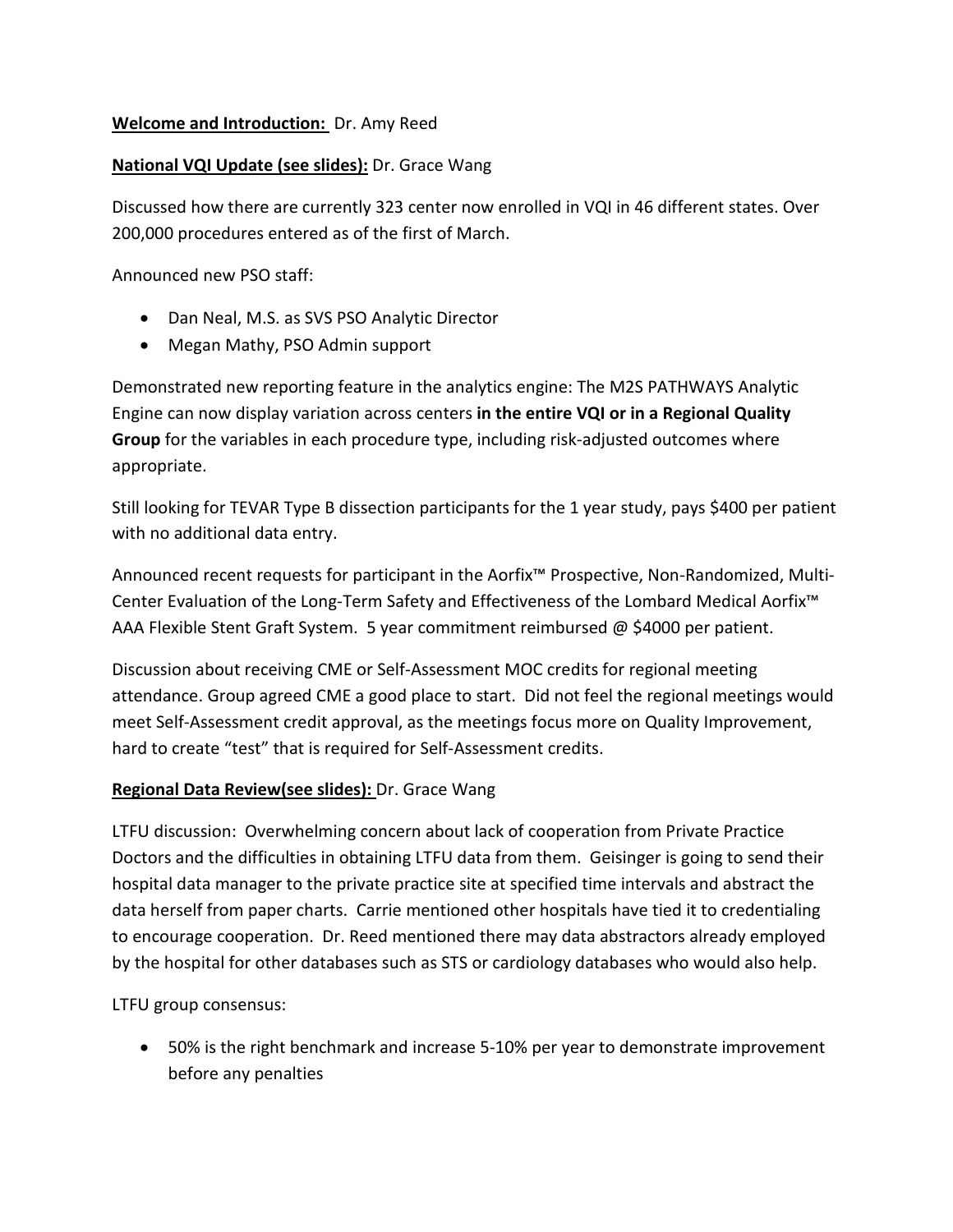- Low Performer benchmark: Group strongly agreed that penalties would possibly lead to people giving up and leaving the registry. They agreed on no penalties. VQI needs to help centers who are performing below 50% for LFTU.
- Agree with required fields for each registry to be considered "complete" follow up
- High performers: this group will be happy to get to 50% no comment on high performers at this time.

ACTION: Group agreed to make this a Regional Quality Initiative. Jennifer Lai, from UPENN, is going to work with Carrie to organize a monthly calls with the regional data managers to work on this project as a team. They will be asked to attend the semi-annual meetings in person or by phone to report their progress/best practices/suggestions for regional group improvement. The entire group agreed to meet quarterly, twice in person at the regional meetings, and again via conference call provided through webex between the meetings to keep momentum going for QI projects.

Infra Skin prep: huge variation in use of Chlorhexidine. Group would like to analyze SSI by center for a regional QI project. Someone will need to get an Infra blinded dataset and do the analysis to prep a report for the Fall meeting.

CEA LOS: variation in the region continues. Group named this as their third QI project. Will need lead for this project as well.

## **Arterial Quality Committee Update**: Dr. Grace Wang

M2S was approved by CMS to be a QCDR: Qualified Clinical Data Registry. This will allow VQI members to meet PQRS requirements for Part B Medicare to avoid payment penalties by using measures not approved for PQRS but specifically for VQI. See attached approved list.

COPI (Center Opportunity Profile for Improvement)

Infra LOS to be released this Spring. Next two in development:

- 1-One year stroke/mortality after elective CEA/CAS for asymptomatic carotid stenosis
- 2-One year mortality after open AAA/EVAR for elective AAA less than 6cm

National QI projects:

- 1. Regional variation in postoperative myocardial infarction, Dr. Dan Bertges
- 2. Survival for patients discharged on Antiplatelets and Statins, Dr. Randall DeMartino